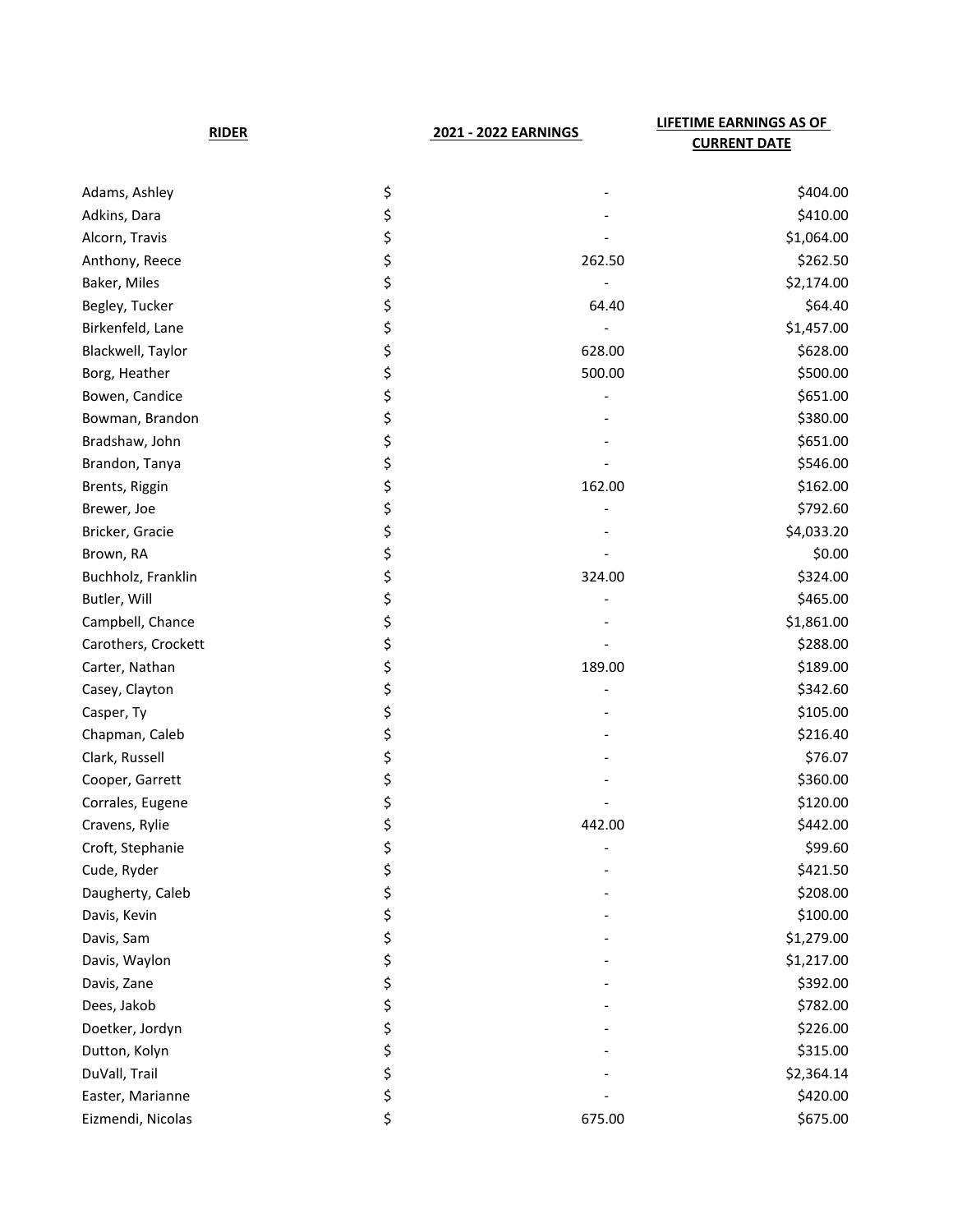| Elliott, Clay          | \$             | \$175.50   |
|------------------------|----------------|------------|
| Elliott, Lottie        | \$             | \$240.00   |
| Ely, Leon              | \$             | \$100.00   |
| Emmons, Kendell        | \$             | \$578.00   |
| Englert, Becky(permit) | \$             | \$34.00    |
| Falcon, Cody           | \$<br>850.00   | \$850.00   |
| Ferguson, Ty           | \$             | \$470.00   |
| Garcia, Bubba          | \$<br>2,833.81 | \$2,918.81 |
| Garrett, Kim           | \$             | \$102.43   |
| Garwood, Connor        | \$<br>345.00   | \$345.00   |
| Giers, Selena          | \$             | \$230.00   |
| Graham, Layten         | \$<br>192.00   | \$192.00   |
| Graham, Layton         | \$             | \$331.50   |
| Hale, Les              | \$             | \$44.00    |
| Hall, Whitney          | \$             | \$3,536.00 |
| Halverson, Bailey      | \$             | \$508.00   |
| Hampton, Tracy         | \$             | \$245.00   |
| Hatfield, Cole         | \$             | \$2,473.00 |
| Haynie, TJ             | \$             | \$142.50   |
| Heitmann, Stephen      | \$<br>140.00   | \$140.00   |
| Hermesmeyer, Cutter    | \$             | \$947.00   |
| Hickman, Branda        | \$             | \$150.00   |
| Hickman, Craig         | \$             | \$550.00   |
| Hill, Amanda           | \$             | \$133.00   |
| Hill, Gabe             | \$             | \$1,022.00 |
| Holmes, Dakota         | \$             | \$315.00   |
| Holmes, Morgan         | \$             | \$471.00   |
| Huebiner, Chase        | \$             | \$162.00   |
| Hughes, Manchie        | \$             | \$351.00   |
| Ingram, Cody           | \$             | \$96.00    |
| Iwersen, Lizzie        | \$             | \$682.50   |
| Jackson, Colton        | \$             | \$594.00   |
| Jackson, Jay           | \$             | \$150.00   |
| Jenkins, Allen         | \$             | \$51.00    |
| Jobe, Brooks           | \$<br>2,711.00 | \$3,038.00 |
| Johnson, Jared         | \$             | \$1,605.00 |
| Johnson, Jenny         | \$             | \$324.00   |
| Johnston, Chad         | \$             | \$320.00   |
| Jolly, Jesse           | \$             | \$1,318.00 |
| Jones, Cutter          | \$             | \$224.00   |
| Jones, Levi            | \$             | \$672.00   |
| Keith, Justin          | \$             | \$186.00   |
| Kingston, Jim          | \$             | \$415.00   |
| Kirkland, Dillion      | \$<br>210.00   | \$210.00   |
| Klipfel, Cashion       | \$<br>190.00   | \$190.00   |
| Knotwell, Konnar       | \$             | \$178.50   |
| Lilley, Josh           | \$             | \$175.50   |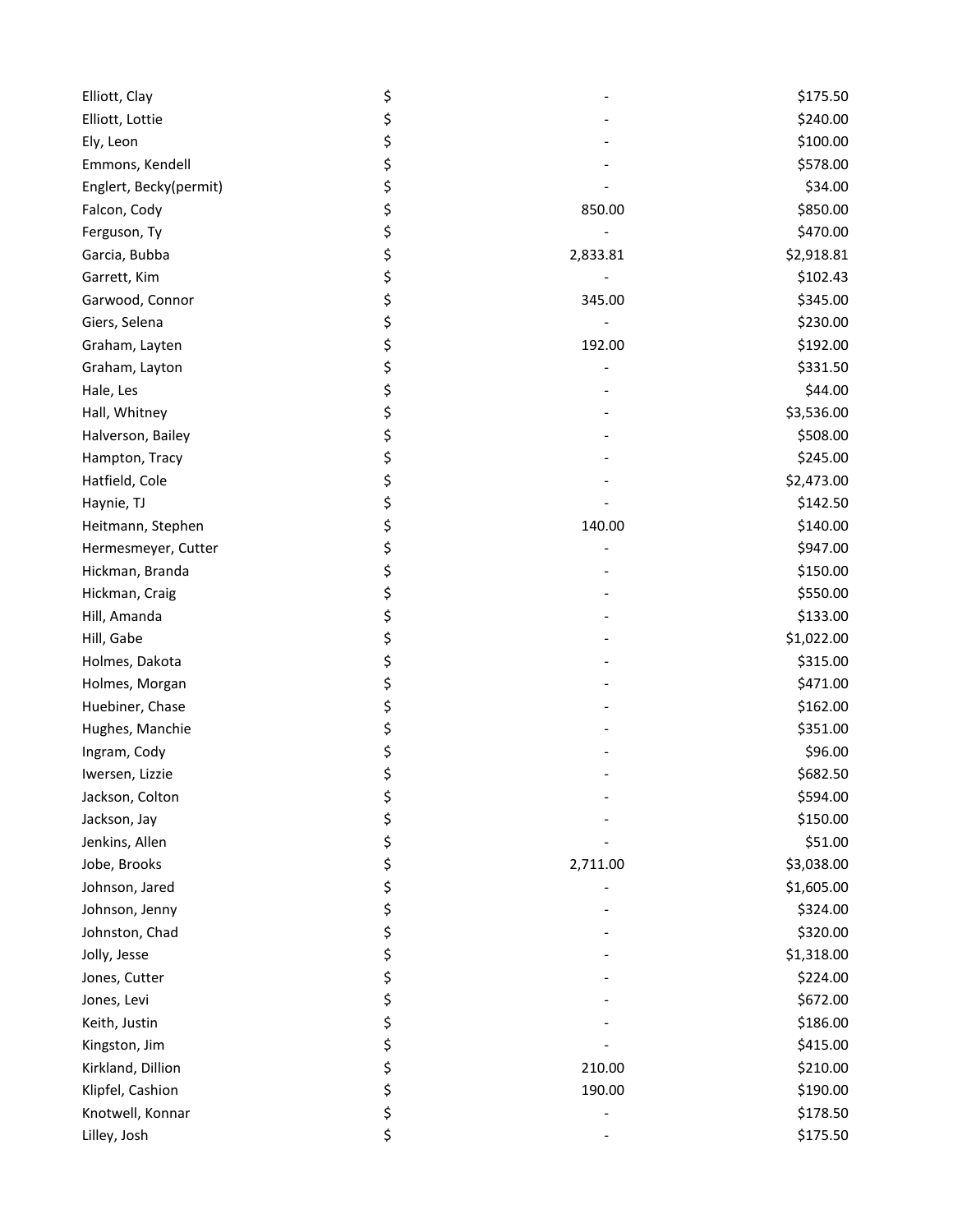| Long, Zach         | \$             | \$236.25   |
|--------------------|----------------|------------|
| Lowrey, London     | \$             | \$2,603.88 |
| Lynch, Faith       | \$<br>102.00   | \$102.00   |
| Lynch, Clint       | \$             | \$160.00   |
| Marburger, Quentin | \$             | \$476.00   |
| Major, Matt        | \$             | \$335.00   |
| Major, Mike        | \$             | \$292.50   |
| Marchel, Brad      | \$<br>270.00   | \$270.00   |
| Matthews, Cody     | \$<br>1,010.30 | \$1,010.30 |
| McCall, Jake       | \$             | \$108.00   |
| McCartney, Ben     | \$             | \$1,226.00 |
| McCleskey, Casey   | \$             | \$1,624.00 |
| McCleskey, Cooper  | \$             | \$1,160.00 |
| McCleskey, Pam     | \$             | \$480.00   |
| McCleskey, Willie  | \$             | \$195.00   |
| McClung, Denise    | \$             | \$189.00   |
| McComber, Sylvia   | \$             | \$188.80   |
| McCoy, Ryan        | \$             | \$2,654.00 |
| McCoy, Scotty      | \$<br>235.20   | \$235.20   |
| McDaniel, Bailey   | \$<br>408.00   | \$408.00   |
| McDonald, Ian      | \$             | \$785.00   |
| McEntire, Cody     | \$             | \$78.00    |
| McGuire, Josh      | \$<br>150.00   | \$150.00   |
| McIlroy, Scott     | \$             | \$180.00   |
| Milligan, Kreese   | \$             | \$2,237.31 |
| Mitchell, Sterlin  | \$             | \$1,574.65 |
| Mitchell, Trey     | \$             | \$1,629.00 |
| Morrow, Billy      | \$             | \$760.50   |
| Murphy, Larry      | \$             | \$190.00   |
| Neubert, Kelli     | \$             | \$1,182.00 |
| Newman, Calli      | \$             | \$187.00   |
| Nicholson, Clayton | \$             | \$186.00   |
| Norcutt, Ali       | \$<br>2,374.40 | \$2,374.40 |
| Norman, Sam        | \$             | \$1,499.00 |
| Oles, Lane         | \$             | \$798.00   |
| O'Neal, Tyler      | \$             | \$300.00   |
| Osgood, Paul       | \$             | \$1,453.76 |
| Ozburn, Zach       | \$             | \$675.00   |
| Parrish, Clint     | \$             | \$112.00   |
| Parsons, Dustin    | \$             | \$500.00   |
| Pacino, Joe Ben    | \$<br>663.00   | \$663.00   |
| Patterson, Cutter  | \$             | \$390.00   |
| Paul, Gracie       | \$             | \$1,544.50 |
| Peterson, Rebekah  | \$             | \$128.00   |
| Peeble, Rance      | \$             | \$330.00   |
| Phillips, Dewayne  | \$<br>250.00   | \$250.00   |
| Price, Michael     | \$             | \$240.00   |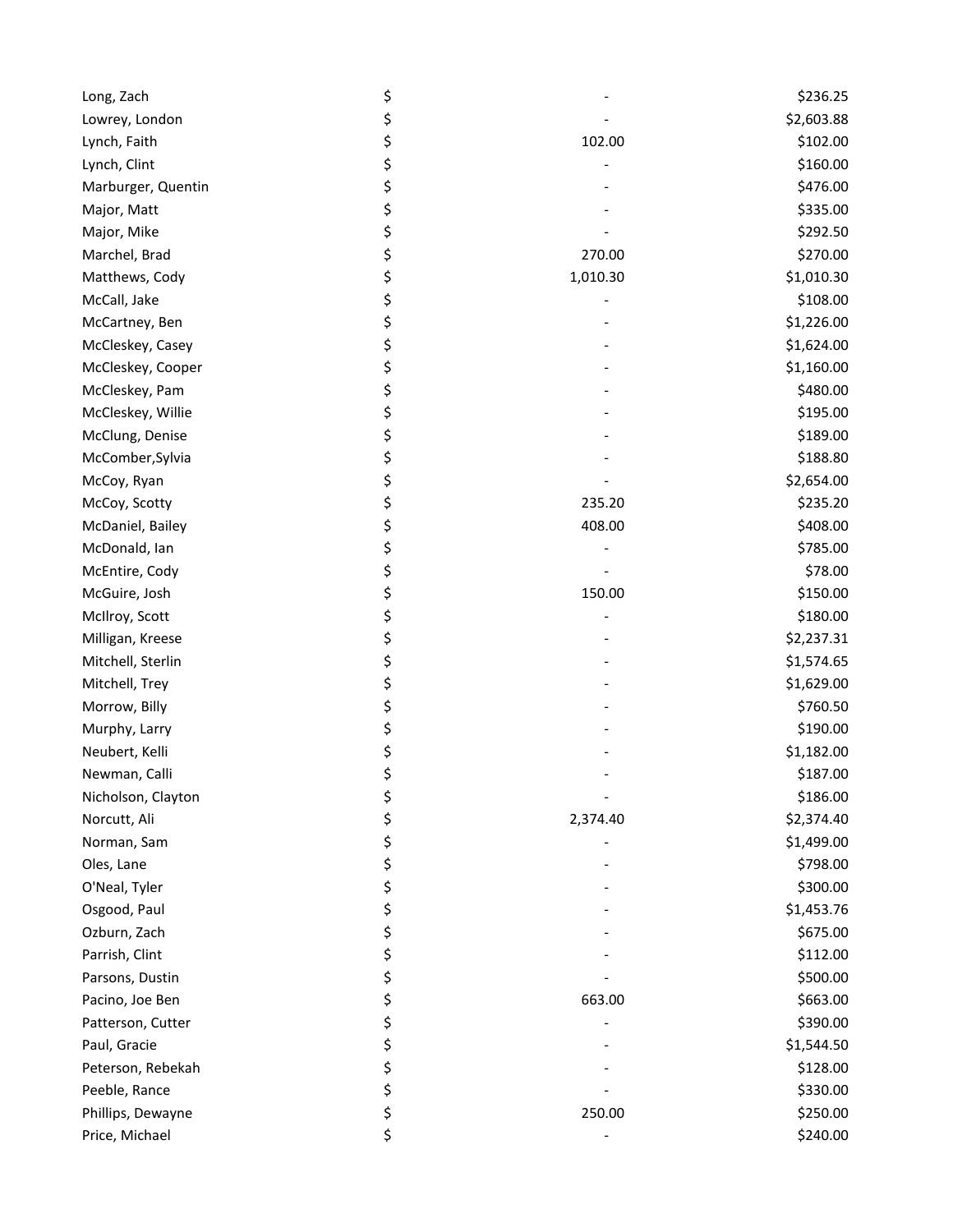| Reeves, Chesney  | \$<br>2,993.67 | \$2,993.67 |
|------------------|----------------|------------|
| Roberts, Brazos  | \$             | \$1,881.00 |
| Roberts. Blaine  | \$             | \$2,762.40 |
| Robison, Slick   | \$<br>887.00   | \$887.00   |
| Rounds, Kim      | \$<br>310.00   | \$310.00   |
| Sanders, Laura   | \$             | \$180.00   |
| Schuringa, J. T. | \$             | \$1,072.00 |
| Seay, Tommy      | \$             | \$1,552.00 |
| Sherrell, Taw    | \$<br>1,079.60 | \$1,079.60 |
| Shiew, Ben       | \$<br>90.00    | \$90.00    |
| Shultz, Tanner   | \$             | \$315.00   |
| Smith, Justin    | \$             | \$400.00   |
| Snider, Ryan     | \$             | \$170.00   |
| Stevenson, Cedar | \$             | \$775.50   |
| Stokes, Kelsey   | \$             | \$190.00   |
| Stovell, Joe     | \$             | \$1,500.00 |
| Swiler, Ty       | \$             | \$151.20   |
| Temple, Lindsey  | \$<br>353.00   | \$353.00   |
| Temple, Shelby   |                |            |
| Teykl, Maegan    | \$             | \$2,063.77 |
| Tyler, Cody      | \$<br>161.00   | \$161.00   |
| Tyree, Noel      | \$             | \$360.00   |
| Underwood, Miles | \$             | \$388.00   |
| Urbancyzk, Caleb | \$             | \$139.00   |
| Voorhies, Dusty  | \$             | \$247.50   |
| Waite, Tayla     | \$             | \$321.00   |
| Walker, Chance   | \$             | \$150.00   |
| Walker, Gracen   | \$             | \$1,260.00 |
| Ward, Dustin     | \$             | \$294.00   |
| Welch, Bob       | \$             | \$445.70   |
| Welch, Kristen   | \$             | \$252.00   |
| Welch, Riana     | \$             | \$135.00   |
| Welch, Tate      | \$             | \$432.00   |
| West, Zane       | \$             | \$175.50   |
| Westcott, Logan  | \$<br>1,827.54 | \$2,067.54 |
| Wheatley, Regan  | \$             | \$2,145.00 |
| White, Becky     | \$             | \$636.00   |
| Whitfield, Danny | \$             | \$3,070.00 |
| Wink, Kolton     | \$<br>868.00   | \$868.00   |
| Yeary, Hannah    | \$             | \$384.00   |
| Yoder, Kallie    | \$<br>126.00   | \$126.00   |
| Yoder, Karla     | \$             | \$684.00   |
| Yoder, Kase      | \$<br>189.00   | \$189.00   |
| Yoder, Kenny     | \$             | \$86.00    |
| York, Kasen      | \$             | \$475.00   |
| York, Kristen    | \$             | \$170.00   |
| Zarate, Henry    | \$             | \$88.00    |